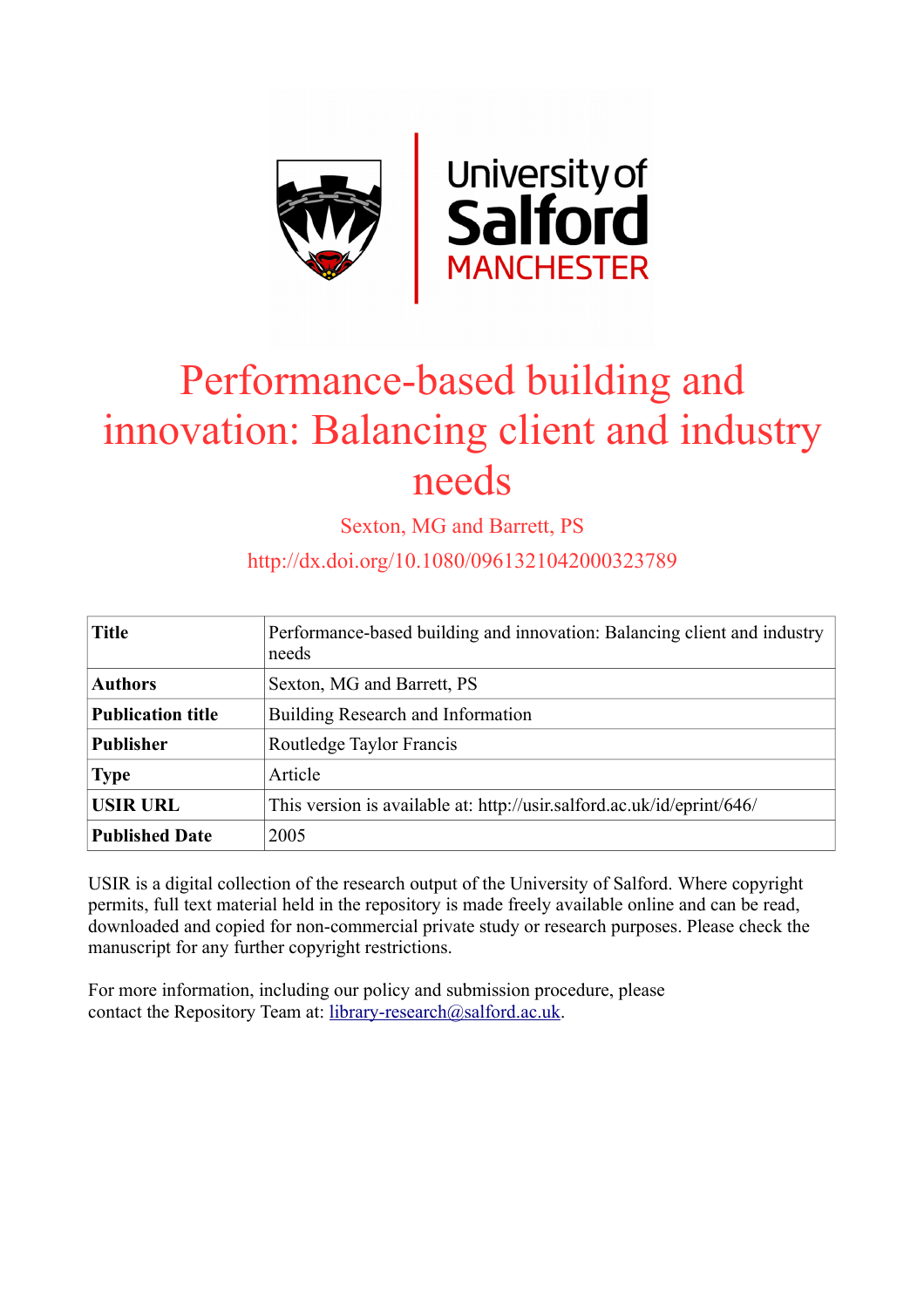# Performance-based building and innovation: balancing client and industry needs

Martin Sexton and Peter Barrett

Research Institute for the Built and Human Environment, School of Construction and Property Management, Bridgewater Building, University of Salford, Greater Manchester M71NU, UK E-mails: m.g.sexton@salford.ac.uk, p.s.barrett@salford.ac.uk

One reason for the interest in performance-based building is that it is commonly advocated as a powerful way of enhancing innovation performance by articulating building performance outcomes, and by offering relevant procurement actors the discretion to innovate to meet these performance requirements more effectively and/or efficiently. The paper argues that the current approach to performance-based building assumes that relevant actors have the capacity, ability and motivation to innovate from a business perspective. It is proposed that the prevailing conceptualization of PBB is too restrictive and should be broadened explicitly to accommodate the required business logic that must be in place before actors will innovate. The relevant performance-based building and innovation literature is synthesized to support the assertion. The paper concludes with an innovation-focused definition of performance-based building.

Keywords: building performance, business logic, innovation, performance-based building, procurement

L'une des raisons de l'intérêt manifesté pour les bâtiments basés sur la performance réside dans le fait qu'ils sont couramment présentés comme un moyen puissant d'amélioration des performances et de l'innovation en organisant les résultats des performances des bâtiments et en offrant aux intervenants chargés des approvisionnements la liberté d'innover pour satisfaire de façon plus efficace les exigences de performance. Pour l'auteur, la méthode actuelle concernant les bâtiments basés sur la performance suppose que les acteurs en jeu ont la capacité, l'aptitude et la motivation nécessaires pour innover dans une perspective commerciale. L'auteur estime que la conceptualisation qui prévaut en matière de bâtiments basés sur la performance est trop restrictive et devrait être élargie, en particulier pour tenir compte de la logique commerciale requise qui doit être mise en place avant que les acteurs puissent innover. L'auteur fait la synthèse des documents parus consacrés aux bâtiments basés sur la performance et à l'innovation pour étayer ses affirmations. Il conclut avec une définition axée sur l'innovation des bâtiments basés sur la performance.

Mots clés: performance des bâtiments, logique commerciale, innovation, bâtiments basés sur la performance, approvisionnement

# Introduction

Performance-based building (PBB) is very much intertwined with the present interest in, and momentum toward, PBB codes and standards (e.g. Foster, 1972; Loeszkiewicz, 1997; Foliente, 1998a,b; CRISP, 2001; Fairclough, 2002). The key driver for this trend is the view that traditional prescriptive approaches act as a

barrier to innovation in that 'improved and/or cheaper products may be developed, yet their use might not be allowed if construction is governed by prescriptive codes and standards' (Foliente, 2000, p. 12). Innovation, however, does not occur in a vacuum; rather, it is embedded and nourished in specific building, organization and industry contexts.

Building Research & Information ISSN 0961-3218 print/ISSN 1466-4321 online  $\odot$  2005 Taylor & Francis Group Ltd http: ⁄ ⁄www.tandf.co.uk ⁄journals DOI: 10.1080/0961321042000323789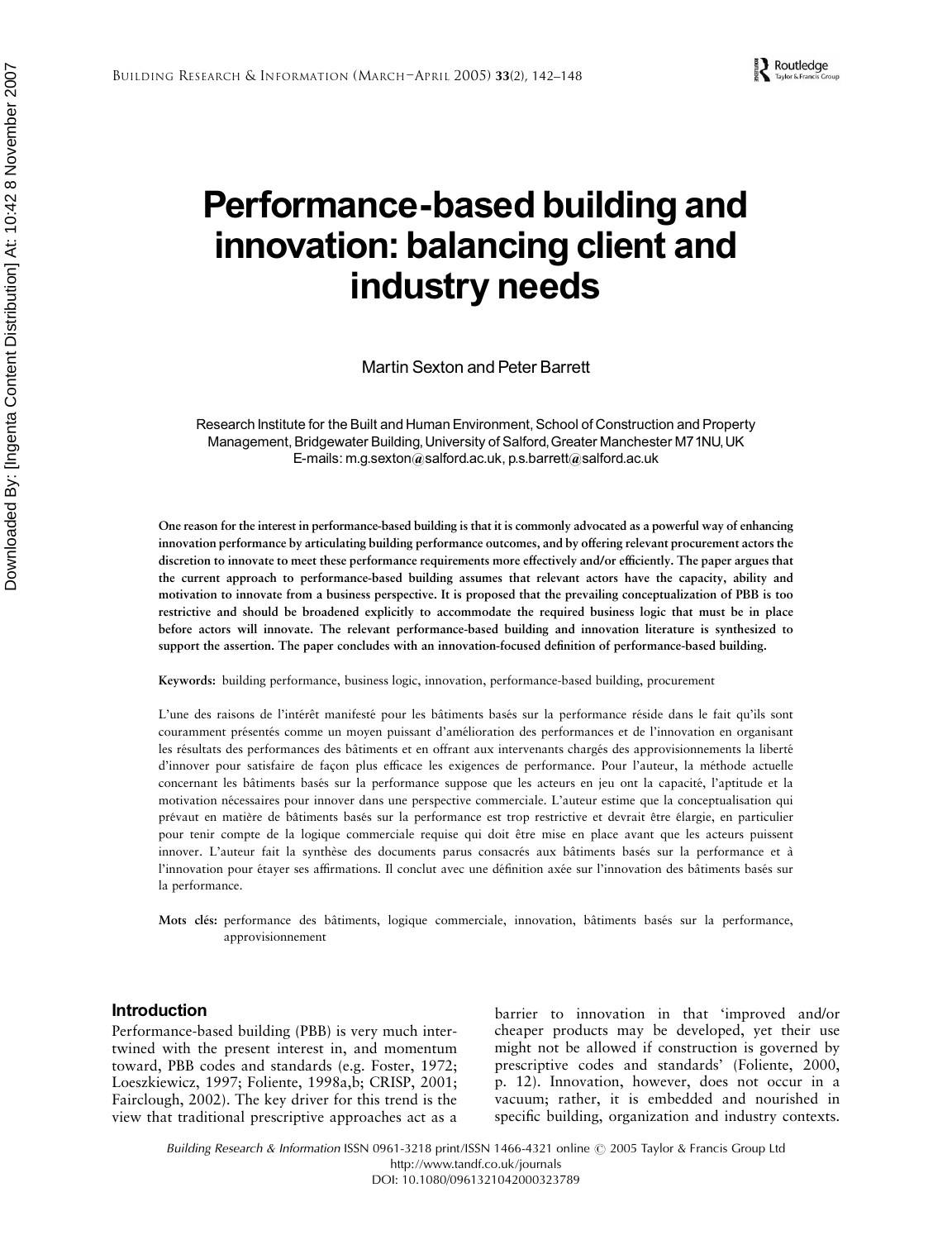The espoused, generic benefits of PBB over prescriptive approaches do not automatically equate to their meaningful adoption and development within specific situations. The relationship between PBB and the creation, management and exploitation of innovation within and between firms is dynamic and has received little explicit treatment in the literature. This paper will take a correspondingly dynamic approach and will move back and forth between the PBB and innovation literatures, with each shift in perspective providing additive insights. The literature-based approach of this paper is predicated on the assumption that literature is a secondary source of data (Strauss and Corbin, 1990) and forms a basis for theory building (Lewis and Grimes, 1999). From this methodological standpoint, the present paper provides a broad overview of the relevant literature (Clarke, 1991, pp. 245–251), but with a particular endeavour to identify gaps and assumptions within and between the different bodies of literature (Zikmund, 1997) and, in so doing, unearth research questions (Strauss and Corbin, 1990). This will culminate in a synthesis that will identify key issues and propositions to stimulate the development of the innovation aspects of the blossoming PBB research agenda. The paper addresses, in part, this gap in understanding and practice, and is structured as follows:

- . Concept of PBB will be defined, and the advantages and disadvantages of the approach discussed. This reveals key assumptions in the PBB approach that relevant actors (defined as parties with a direct involvement in the procurement process) have the capacity, capability and motivation to innovate.
- . The assumptions are then explored through the prism of the relevant innovation literature. The discussion offers a number of insights that usher in a dynamic, contingency-based view on the relationship between PBB and innovation activity.
- . Implications of this dynamic, contingency-based view on the connections between performance objectives and innovation activities are articulated and synthesized.
- . Key issues and propositions are identified.

# Background to performance-based building

The performance-based approach is defined in broad terms as: 'the practice of thinking and working in terms of ends' (Gibson, 1982, p. 4) through the

quantification of the level of performance which a building material, assembly, system, component, design factor, or construction method must satisfy in order that the building meet all the goals established by society and the client. (Averill, 1998, p. 18)

The focus on normative, holistic performance outcomes is a departure from the traditional approach of developing prescriptive, analytical codes and standards. Gibson (1982, p. 4) articulates that the performance approach

is concerned with what a building or building product is required to do, rather than prescribing how it is to be constructed.

Hattis (1996)

offers a fruitful distinction between the prescriptive and performance approaches through the conceptualization of a building as a matrix of parts and attributes. In the prescriptive approach (Figure 1), the building parts are described, specified and procured, resulting in a building with an implicit set of attributes.

In the performance approach (Figure 2), the criteria that define the level of performance required of the building attributes are defined, described or specified, and many combinations of different building parts can be innovatively created and/or procured for which it can be demonstrated that the specified attributes will satisfy the required level of performance.

Advocates of PBB claim that the motivation for this shift in thinking and practice is to overcome the inherent barriers within current prescriptive codes and standards that erode the willingness, scale and scope of actors to create and exploit technological and organizational innovation. Haberecht and Bennett (1999, p. 4), for example, argue that:

performance-based building codes offer the opportunity for superior building quality. This is because the end-user of the product, through the designer, can specify from a larger range of approved materials, building systems, or innovative approaches with fewer restrictions.



Figure 1 Prescriptive approach to linking building attributes and parts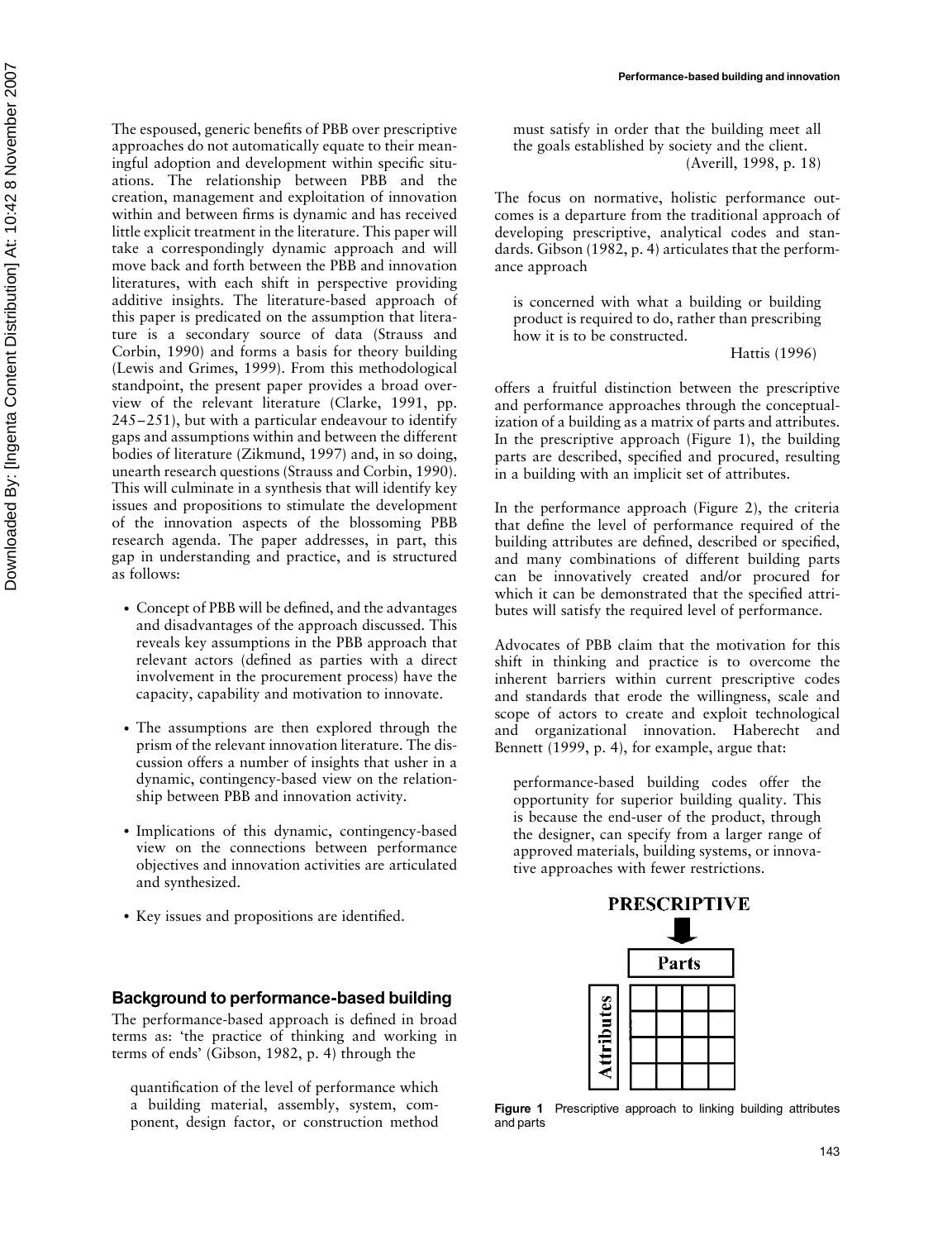

Figure 2 Performance approach to linking building attributes and parts

Similarly, Bowen and Thomas (1997, p. 3) stress that performance-based codes enables designers and contractors

... the freedom to choose one of several possible means to achieve the required performance and therefore provides for flexibility and innovation.

The performance-based approach, for example, is evidenced in the UK building regulations, where it is argued that they

... are underpinned by a set of Approved Documents providing non-prescriptive and increasingly performance based design guidance that is open to interpretation and encourages the uptake of innovation.

(Fairclough, 2002, p. 18)

There are concerns, however, that the adverse externalities of PBB approaches often outweigh any potential benefits in certain situations. Bowen and Thomas (1997, p. 3) stress, for example, that for 'routine' designs:

... there are real and perceived costs to [performance-based codes]. For many, prescriptive codes provide a simple 'cook-book' approach and for the majority of construction projects ... they provide the least costly method of ensuring that an acceptable level of health and safety etc. – are achieved without placing an undue burden of proof upon the contractor for meeting the required performance.

In contrast, Baark (2001, p. 13) notes the high cost of managing risk intrinsic to novel solutions with the argument that:

... considerable obstacles in pushing forward innovations related to construction projects arise from the existence and interpretation of [performance-based] building codes and regulations. When a new technology is proposed for a construction project, getting government approval turns out to be decisive ... [and] that many engineering consultants regard the efforts required to provide justifications for innovative solutions as excessive. The money and time involved in such endeavours can certainly be a discouraging factor for the engineers during their thinking process.

These opposing arguments challenge a number of prerequisite conditions for PBB that are generally and unreflectively assumed by the proponents of the approach, i.e. that relevant actors have the capacity, capability and motivation to innovate individually and collectively across the supply chain. The implications of these prerequisite conditions not being in place are significant and transparent; actors will, at worst, resist PBB, or, at best, will engage the approach in a passive, minimalist fashion. The authors argue, therefore, that the potential benefits of PBB, with respect to innovation, can only be envisaged and developed if the design and implementation of the approach is appropriately embedded in the business logic and organizational management of innovation activity; rather than be superficially bolted on to it.

The next section introduces relevant ideas from the innovation literature that will provide pointers to the development of appropriate meshing between PBB and innovation activity.

# Insights from the innovation literature

# Performance-based building as a form of regulation

The capability of PBB approaches to deliver improved innovation is supported by the regulation strands of the innovation literature. The traditional prescriptive building approach can be useful viewed as procedural, rule-centred 'regulation', which brings about a culture that stifles innovation (Eisenhardt, 1989). In effect, prescribing the solution and imposing decisions increase stakeholder resistance and reduce the quality of design and implementation decisions (Guth and Macmillan, 1986). Such prescriptive approaches negatively affect the depositions of actors (Van Meter and Van Horn, 1975), who then engage in routine and mechanical implementation (Fidler and Johnson, 1984). PBB offers a more flexible approach that allows relevant actors to move beyond compliance to identification and internalization (Kelman, 1961). When those who implement requirements play an active role in their design, the results are better. Relevant actors to an activity, given greater flexibility have greater knowledge of contradictory demands and conflicting imperatives at the delivery point (Thomas, 1979). Drawing upon the general regulation literature, therefore, the difference between PBB and prescriptive approaches can be discerned as '... the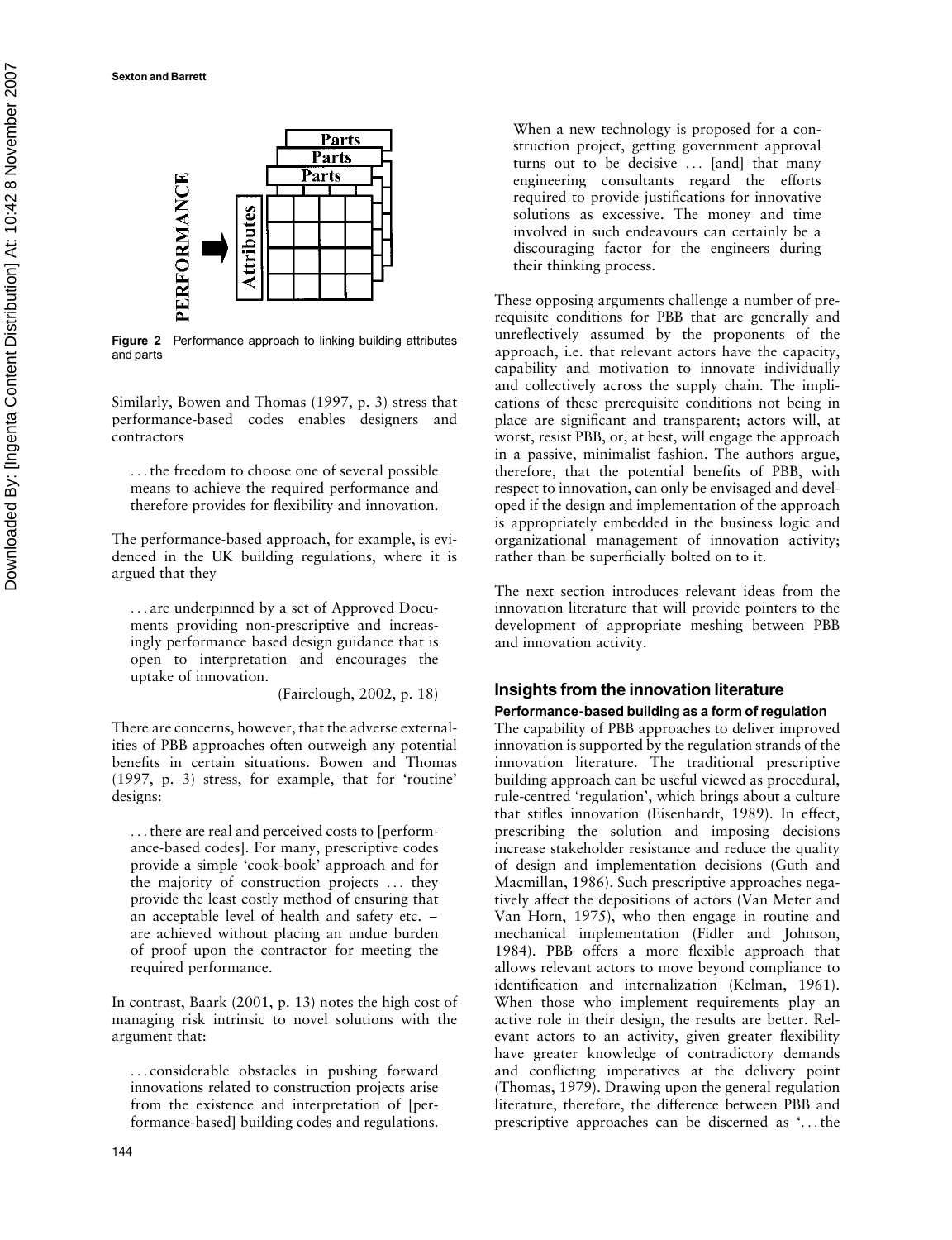extent to which the regulations set challenging goals and grant firms compliance discretion' (Majumdar and Marcus, 2001, p. 178). One recurring rationale for the PBB approach is the improvement of innovation performance and, thus, building performance. But what is innovation? This obvious question is often overlooked, but an answer is crucial if PBB is to have an appropriate focus. The term 'innovation', therefore, will be explicitly discussed below.

#### What is innovation?

Successful innovation is defined as 'the effective generation and implementation of a new idea, which enhances overall organisational performance' (Barrett and Sexton, 1998, p. 5). The following assumptions in this definition are emphasized and illustrated (Barrett and Sexton, 1998; Sexton and Barrett, 2003):

- . Idea: ideas are taken to mean the starting point for innovation. They can be administrative in nature (e.g. the organizational restructure and process changes to support partnering) and technical in character (e.g. the computerization of quantity surveying computation and report generating tasks).
- New: not all ideas are recognized as innovations and it is accepted that newness is a key distinguishing feature. The idea only has to be new to a given firm rather than new to the 'world'. Further, the newness aspect differentiates innovation from change. All innovation implies change, but not all change involves innovation. For a contractor, for example, a change in a materials supplier is not necessarily an innovation but a change in the relationship between the contractor and the supplier from a project-to-project open tender situation to a long-term 'partnering' type of relationship would constitute an innovation for the two organizations concerned.
- . Effective generation and implementation: innovation requires not only the generation of an idea (or transfer of a 'new' idea from outside the company), but also its successful implementation. The implementation aspect differentiates innovation from invention.
- . Overall organizational performance: innovation must improve organizational performance, either individually or collectively through the supply chain. Innovations that improve some isolated aspect at the expense of overall performance are undesirable. Innovation in the design phase, for example, might result in unanticipated buildability problems during the construction phase, i.e. the impact of the design innovation might adversely affect overall performance, from the perspective of the client, due to increased construction costs and/or time.

The key implication of this definition of innovation is that not all innovation per se is beneficial, rather, appropriate innovation is beneficial. To iterate the earlier proposition, appropriate innovation must balance and integrate the owners and users of the building and the business needs of other actors in the supply chain. This dynamic tension is discussed below.

# Performance-based building and the need to improve overall organisational performance

# Linking building and business performance

The PBB approach, as discussed in the second section, is dedicated to enhancing innovation at the building level. The second section also highlighted that there was concern by a number of commentators that the business implications of PBB have not been adequately appreciated. The argument of this paper is that PBB approaches must positively link building and business innovation. This challenge is explicit in the definition of innovation set out below, i.e. innovation must improve overall organizational performance. PBBdriven innovations that improve some isolated aspect of building performance at the expense of overall performance are undesirable.

## Appropriability conditions

Appropriability conditions determine companies' ability to profit from their innovation by protecting their innovations from imitators. The degree of protection depends on the degree to which the core knowledge in a given innovation can be understood and replicated by competitors, and the level of legal protection, be it in the form of intellectual property rights, copyrights or patents. The appropriability conditions in which actors operate in have a significant influence on the motivation to make the necessary investment to generate PBB-driven innovation. The appropriability process is where a stakeholder's rewards for innovating are adequately protected to reflect the required investment incurred by the organization. The most suitable appropriability conditions for construction innovation are unclear. If the appropriability conditions are too weak (i.e. the economic benefit cannot be adequately captured and protected by the innovating firm), there is insufficient incentive for firms to innovate. In contrast, too strong appropriability conditions by one stakeholder at the expense of others will erode the ability of supply chains as a whole to innovate.

Teece (1986) argues that the capacity of the firm to appropriate the benefits of its investment in innovation depends on two factors: (1) the firm's capacity to translate its organizational and technological advantage into commercially viable products and processes; and (2) the firm's capacity to defend these advantages against imitators. From a business perspective, for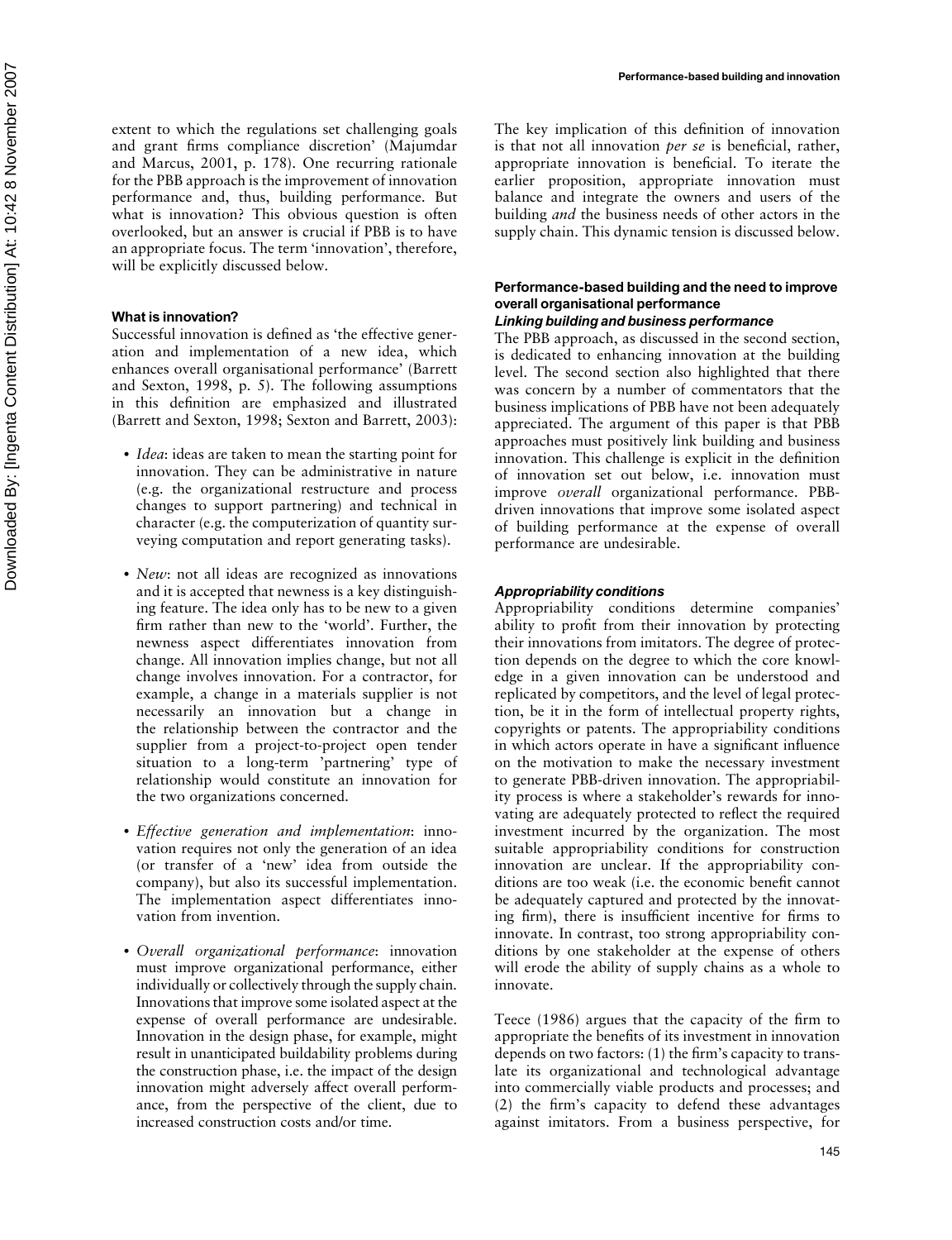example, Tushman and Anderson (1986) depict innovation as being either competence destroying (i.e. the innovation is sufficiently radical to make existing knowledge and practice obsolete) or competence enhancing (i.e. the innovation builds from, and further develops, existing knowledge and practice). The type of innovation – whether it is competence destroying or competence enhancing – significantly determines the likelihood of firms being sufficiently motivated to invest in innovation activity. Given that competence-destroying innovations, for example, render an incumbent's existing knowledge base associated with a particular product or service obsolete, an incumbent may be reluctant to invest in the innovation for fear of cannibalizing its existing sources of competitive advantage (Henderson, 1993). The very real business implications of whether PBB-driven innovation is competence destroying or enhancing can be appreciated, for example, in the case of a component manufacturer not wanting to sacrifice the economic returns from its patent protected products; or a design practice that might view a PBB challenge as an opportunity to develop a new area of competency that can be leveraged in subsequent commissions.

# Role of the business and project environments in establishing appropriability conditions

Appropriability conditions are very much shaped by general business and project environments. Research results conclude that there are two principal modes of innovation (Figure 3) (Sexton and Barrett, 2003). The two modes of innovation are shown in the centre portion of Figure 3. Mode 1 innovation focuses on progressing single-project, cost-orientated relationships between the client and the firm – this mode of innovation is more driven by rapid change and uncertainty in the interaction environment. (The interaction environment is that part of the business environment with which firms can interact and influence. This is in contrast to the given environment that is that part of the business environment by which firms are influenced, but which they cannot influence themselves; e.g. Duncan, 1972). Mode 2 innovation concentrates on progressing multiple-project, value-orientated relationships between the client and the firm – this mode of innovation is more aligned to improving the effectiveness of a firm's relationship with its clients.

The right-hand side of Figure 3 reinforces the notion that the mode of innovation is substantially determined by the nature of the interaction environment: an enabling interaction environment encourages Mode 2 innovation; and a constraining environment is conducive to Mode 1 innovation. An enabling interaction environment is one that the firm can influence to a significant extent, enabling the firm to innovate within a longer term and more secure context. A constraining interaction environment is one that a small construction firm can only influence to a limited extent, constraining the firm to innovation activity undertaken within a shorter and more insecure context.

The left-hand side of Figure 3 identifies which factors of the organizational model are the primary focuses of (and levers for) innovation activity: Mode 2 innovation involves innovation in the 'business strategy/ market positioning' variable (denoted as 'BS'), which, in turn, will have implications for the remaining variables; Mode 1 innovation is where the 'business strategy/market positioning' variable is relatively fixed, and the focus of the activity is in the 'organization of work', 'technology' and 'people' variables (denoted as 'OW', 'T' and 'P', respectively). The variables that make up the organizational factors of the



Figure 3 Mode 1 and mode 2 innovation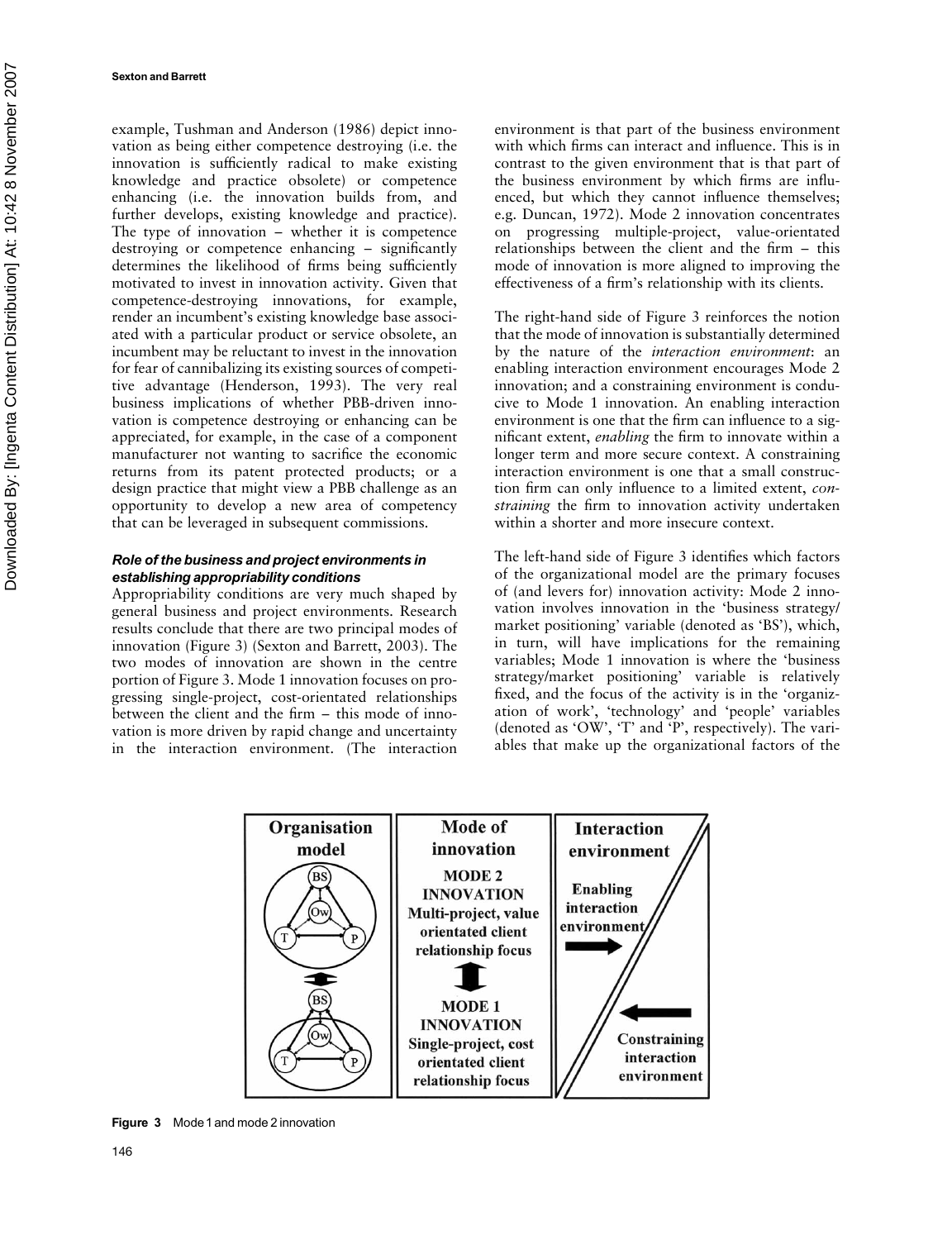Downloaded By: [Ingenta Content Distribution] At: 10:42 8 November 2007

innovation model proposed by the authors are defined as follows:

- . business strategy is concerned with the overall purpose and longer-term direction of the firm and its financial viability
- . market positioning is the chosen (or emergent) orientation towards desired target markets for the purpose of achieving sustainable profitability
- technology is the machines, tools and work routines used to transform material and information inputs (e.g. labour, raw materials, components, capital) into outputs (e.g. products and services)
- . people are viewed as possessing knowledge, skills and motivation to perform a variety of tasks required to do the work of the firm
- . organization of work involves the creation and coordination of project teams and commercial networks both within the firm and across its business partners

The Modes 1 and 2 innovation model is located within the contingency view of organization that advocates that the degree of change or uncertainty in a firm's environment, and how this is interpreted and acted upon through managerial choice (e.g. Miles and Snow, 1994; Child, 1997), determining the optimal strategic positioning (e.g. Porter, 1985) and organizational structure (e.g. Burns and Stalker, 1961; Lawrence and Lorsch, 1967).

The key implication for PBB is that firms operating in a constraining interaction environment are less likely to be motivated to invest in innovation due to weak appropriability conditions, which increases the risk of the economic returns not flowing adequately to the innovator. In contrast, firms in an enabling interaction environment are more likely to be motivated to invest in innovation, as the stronger appropriability conditions will help ensure that the benefits return adequately to the innovator.

In summary, this section proposes that the PBB approach must explicitly deliver appropriate business and building level benefits if it is to generate and sustain sufficient appeal and self-momentum to become dominant practice in the construction industry.

### **Conclusions**

PBB enhances innovation performance by articulating building performance outcomes and by offering relevant actors the discretion to innovate and meet these performance requirements more effectively and/or efficiently. The PBB approach, however, is arguably too focused at the building level and it unreflectively

assumes that relevant actors have the capacity, ability and motivation to innovate at a business level. Following this line of enquiry, the discussion then moved to the business environment and organization aspects of innovation. It was argued that PBB-driven innovation requires enabling interaction environments. This has clear implications for the development of supportive procurement and partnering arrangements to ensure adequate appropriability conditions to give relevant actors the confidence and motivation to make the necessary investment in innovation.

The authors propose that the prevailing conceptualization of PBB is too restrictive and should be broadened explicitly to accommodate the required business logic that must be in place before actors will innovate. The following innovation-focused definition is thus proposed:

Successful performance-based building guides and encourages the generation and implementation of appropriate new ideas by relevant actors throughout the building life cycle, which enhances overall building performance and satisfied actors' needs.

In conclusion, PBB requires strategic focus that integrates building, business performance and innovation if it is to flourish. PBB needs to balance appropriately the requirements of clients and users with industry actors' demand for sufficient and enduring return on investment from PBB-driven innovation activity. Without this mutually beneficial balance, PBB might well stay on the periphery of innovation activity because it cannot meaningfully influence it.

## References

- Averill, J.D. (1998) Performance-based codes: economics, documentation, and design. MSc thesis, Worcester Polytechnic Institute, US.
- Baark, E. (2001) The dynamics of innovation in engineering consultancy services, in Proceedings of the Future of Innovation Studies conference, Eindhoven, the Netherlands, 20–23 September 2001.
- Barrett, P. and Sexton, M.G. (1998) Integrating to Innovate. Report for the Construction Industry Council, DETR/CIC, London.
- Bowen, R. and Thomas, R. (1997) TG11 Performance-based Building Codes. CIB Report 211: Coordinators' Trend Reports: An Anthology of Future Perspectives, CIB, Rotterdam.
- Burns, T. and Stalker, G.M. (1961) *The Management of* Innovation, Tavistock, London.
- Child, J. (1997), Strategic choice in the analysis of action, structure, organizations and environment: retrospect and prospect. Organization Studies, 18(1), 43-76.
- Clarke, N. (1991) Writing up the Doctoral Thesis. The Management Research Handbook. Routledge, London.
- CRISP (2001) Construction Research Priorities 2001: People, Knowledge and Industry Improvement, CRISP, London.
- Duncan, R. (1972) Characteristics of organizational environments and perceived uncertainty. Administration Science Quarterly, 2, 409–443.
- Eisenhardt, K.M. (1989) Agency theory: an assessment and review. Academy of Management Review, 14, 57–74.